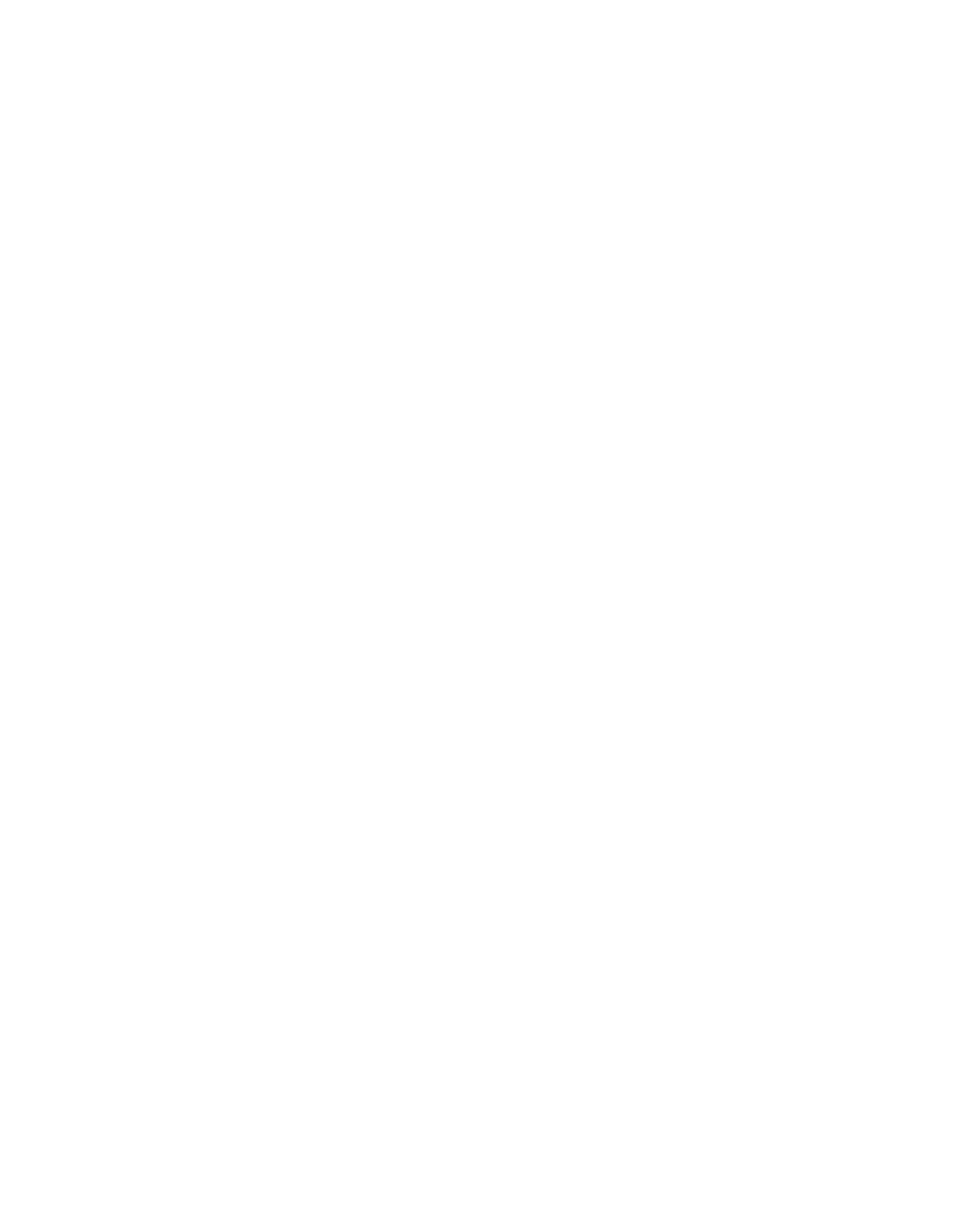### **BURKE, Justice.**

[¶1] In this paternity proceeding, Father, JKS, appeals the district court's decision to grant custody of their eight-year-old daughter, ARF, to Mother, AHF. He also challenges the district court's calculation of child support arrearages and its imposition of time limits on the parties' trial presentations. We will affirm the district court's decisions with respect to custody and the time limits. However, because the district court's order does not comply with the statutory mandate to set forth the presumptive child support amount, we must reverse and remand the district court's child support decision.

#### *ISSUES*

[¶2] We have rephrased and reordered the issues presented by Father as follows:

- 1. Did the district court abuse its discretion in awarding custody to Mother?
- 2. Did the district court commit reversible error in its calculation of child support arrears?
- 3. Did the district court abuse its discretion in imposing a 160-minute limitation on each party's trial presentation?

### *FACTS*

[¶3] In 2012, Father filed suit to establish his paternity of ARF, who was born in 2004. He sought custody of ARF, and asked the district court to order Mother to pay child support. Mother admitted Father's paternity, but asserted that she should have custody and Father should pay child support. Factual details relating directly to each issue will be reviewed in our discussion below.

[¶4] After a one-day hearing, the district court granted custody to Mother and established visitation for Father. The district court ordered Father to pay \$465 per month in child support. It found that Father owed an additional \$24,482 in child support for previous years, and ordered Father to pay \$100 per month against this arrearage. Father appealed the district court's decision.

### *DISCUSSION*

### *I. CUSTODY OF ARF*

[¶5] Child custody is a question committed to the sound discretion of the district court. *Arnott v. Arnott*, 2012 WY 167, ¶ 11, 293 P.3d 440, 444 (Wyo. 2012). Accordingly, we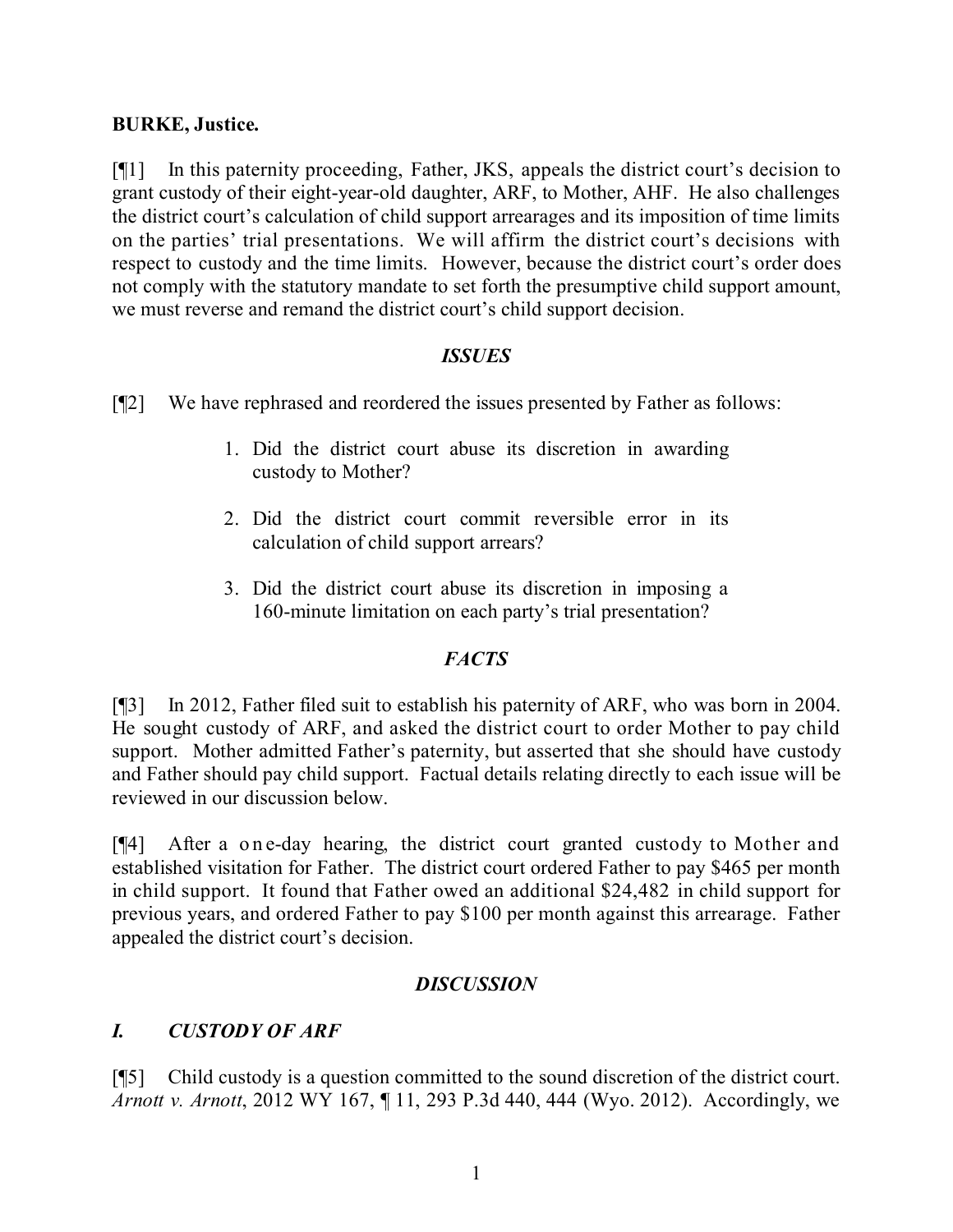review the district court's child custody decision for abuse of discretion.

We will not interfere with the district court's custody determination absent procedural error or a clear abuse of discretion. In determining whether an abuse of discretion has occurred, our primary consideration is the reasonableness of the district court's decision in light of the evidence presented. We view the evidence in the light most favorable to the district court's determination, affording every favorable inference to the prevailing party and omitting from our consideration the conflicting evidence.

*Durfee v. Durfee*, 2009 WY 7, ¶ 6, 199 P.3d 1087, 1089 (Wyo. 2009) (internal citations omitted).

[¶6] Father contends that the district court abused its discretion in granting custody to Mother. His contention stems from the fact that Mother's live-in fiancé was convicted in 2000 on one charge of third degree sexual assault and two counts of sexual exploitation of a child. The victims were girls aged thirteen and fourteen. Father argues, in summary, that he is a good and loving father with strong family support from his wife and his parents, and can offer a safe and stable home for ARF. In contrast, he claims that evidence of the fiancé's criminal history demonstrates that placing custody with Mother "seriously endangers the safety" of ARF. The district court abused its discretion, according to Father, when it ignored this evidence of endangerment.

[¶7] The district court explained its child custody decision in oral remarks near the end of trial. It specifically noted that "neither parent is a bad parent." It observed that ARF had been living with Mother for the past eight years, and indicated that the basic question was whether it was in ARF's best interest to remain in Mother's home, or to be removed and placed with Father. Based on "the facts that have been presented," the district court concluded that it was in ARF's best interests for Mother to retain custody.

[¶8] As we review the record to determine whether there is evidence to support the district court's decision, the applicable standard of review requires us to consider the evidence "in the light most favorable to the district court's determination, affording every favorable inference to the prevailing party and omitting from our consideration the conflicting evidence." *Durfee*, ¶ 6, 199 P.3d at 1089. Viewed in this light, there is ample evidence in the record to support the district court's decision.

[¶9] Mother has always had custody, although ARF has spent substantial amounts of time with Father, his wife, and his parents, particularly during the earliest years of her life. Mother testified "that what would be best for [ARF] is for her to remain in my home, because that is what she has known for the last eight years. And  $I - I$  will not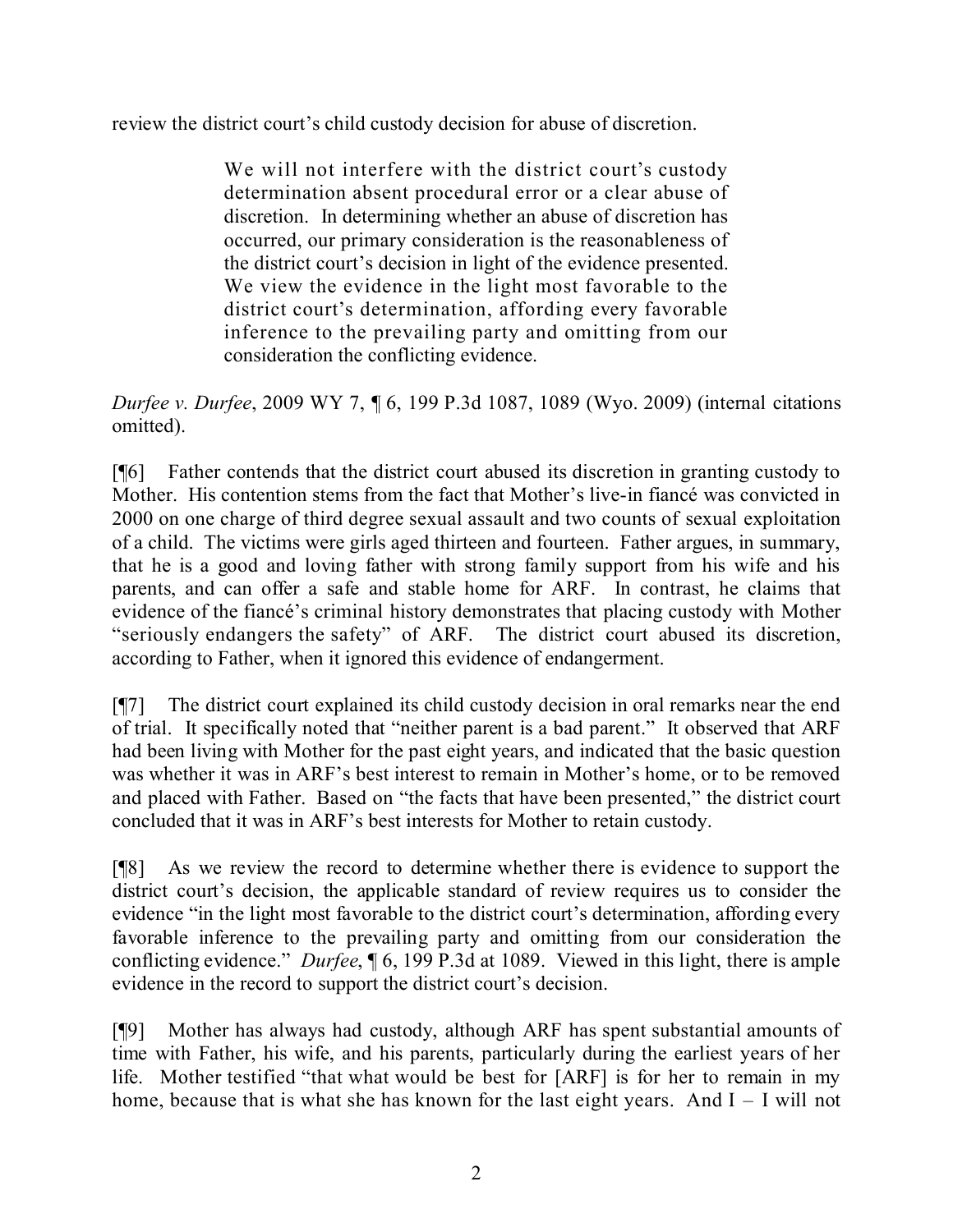refuse any visitations to [Father]." Mother thought it would be detrimental to ARF to remove her from Mother's home and place her with Father. A child and adolescent psychiatric nurse who had evaluated the relationship between Mother and ARF testified "That [ARF] very much enjoyed spending time with her mom; that she looked to her mom for answers and directions; that they obviously appeared familiar. They were lighthearted, a mutual respect. And it seemed sort of an overall happy mother/child relationship."

[¶10] Both Mother and her fiancé have held the same jobs for several years. Mother takes ARF to daycare very early in the morning, on her way to work. However, the psychiatric nurse testified that this was not a concern, and that ARF did not spend "excessive" time in daycare. The daycare provider testified that ARF enjoyed coming to daycare and being with her friends. Mother testified that ARF was doing well in school.

[¶11] There is evidence supporting the district court's conclusion that Father was not a bad parent, but there is also evidence that suggests some concerns. Father has held numerous jobs over the years. For the past few years, he has lived in an apartment in his parents' basement without paying rent. There is evidence that, when ARF was in Father's home, she was watched primarily by his parents or his wife. Mother testified that ARF did not always get her medication as prescribed when she stayed with Father.

[¶12] Given this evidence, we cannot say that the district court's decision was unsupported or unreasonable. The record also demonstrates that the district court did not ignore the evidence of the fiancé's criminal history. To the contrary, the matter was directly addressed in comments near the close of trial. The district court observed that the fiancé:

> made a grievous error a number of years ago. He did a terrible thing. There is no question about that. I'm not debating that. However, all of the evidence before me is that he has done what the criminal justice system demands of him; and that is, he has addressed his problem and done his best to rehabilitate himself.

[¶13] Evidence in the record supports the district court's finding on the fiancé's rehabilitation. Two expert witnesses testified that the fiancé was unlikely to reoffend. The first expert was a licensed clinical social worker who has worked with sex offenders for several years. The fiancé, during four years of parole after his release from prison, participated in weekly counseling sessions led by this social worker. The social worker had also conducted joint sessions with Mother and the fiancé. The social worker testified that the fiancé had successfully completed all of the requirements of the counseling program and parole.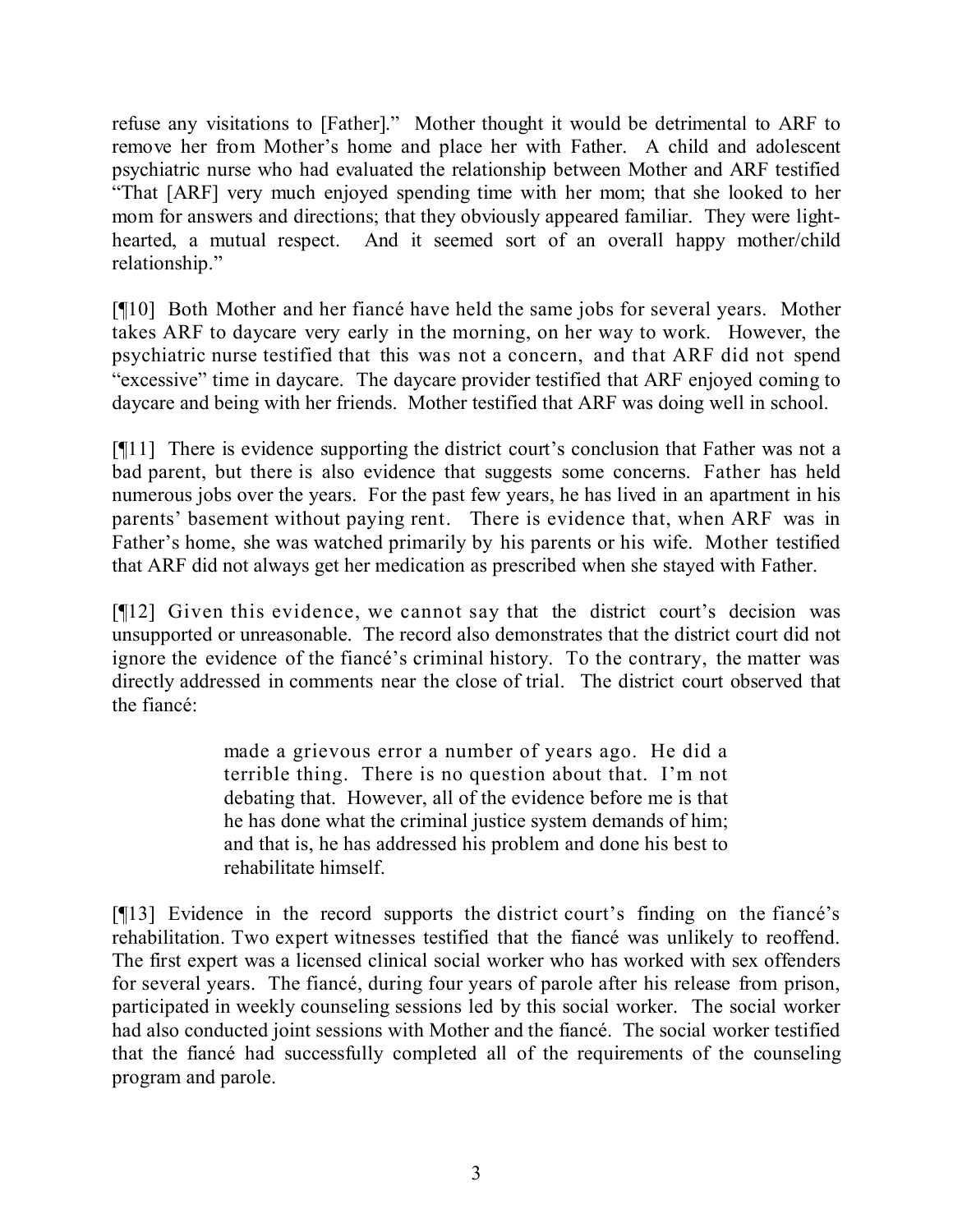[¶14] In the social worker's opinion, the fiancé had been at a low risk of reoffending when he completed his parole in 2010. Two years later, at the time of the trial, the social worker believed the fiancé presented a "very, very low risk" of reoffending. He specifically said he had no concerns about ARF living in the same home as the fiancé.

[¶15] The second expert witness was the psychiatric nurse mentioned above. As part of her evaluation, she also spent time with the fiancé and considered additional information about his prior convictions. She testified that she had no concerns for ARF's safety, and no concerns about her staying in a home with Mother and her fiancé.

[¶16] Father maintains that both expert witnesses were discredited on cross-examination. But "issues of credibility and the weight to be given to testimony are matters to be resolved by the trier of fact, not an appellate court. Thus, we may not substitute our judgment for that of a trial court with respect to issues concerning credibility." *Yoeuth v. State*, 2009 WY 61, ¶ 31, 206 P.3d 1278, 1286 (Wyo. 2009), quoting *Carter-Wallop v. Wallop*, 2004 WY 46,  $\P$  10, 88 P.3d 1022, 1025 (Wyo. 2004). Moreover, as required by the applicable standard of review, we consider the evidence "in the light most favorable to the district court's determination, affording every favorable inference to the prevailing party and omitting from our consideration the conflicting evidence." *Durfee*, ¶ 6, 199 P.3d at 1089. Viewed in that light, evidence of fiancé's rehabilitation and low risk of reoffending provides a reasonable basis for the district court's decision. We cannot conclude that it was an abuse of discretion to award custody to Mother.

[¶17] Father's additional argument is based on testimony by Mother and her fiance that, in light of the fiancé's past, they had always followed "safety procedures" meant to protect both ARF and the fiancé. The fiancé never stayed alone with ARF, he limited physical contact with her, and he did not let her sit on his lap. Father asked the district court to impose these restrictions as requirements of the custody order. Mother had no objection because, as she explained, "we have been doing that for many, many years now." Both expert witnesses believed that the safety procedures were important, and suggested that the district court incorporate them into the custody order. Despite the witnesses' uniform views, however, the district court's order did not impose the safety procedures. Father contends that this was an abuse of discretion.

[¶18] The district court's oral explanation was as follows:

Now, it occurs to me that both sides have addressed my doing something that [ARF] is not to be alone with [the fiancé]. There [are] a couple [of] problems with that. [Fiancé] is not under my jurisdiction, so I can't order him to do anything. I'm not inclined to order [Mother] to do anything for a couple of reasons that I probably should state. One, even before these matters were filed, they had these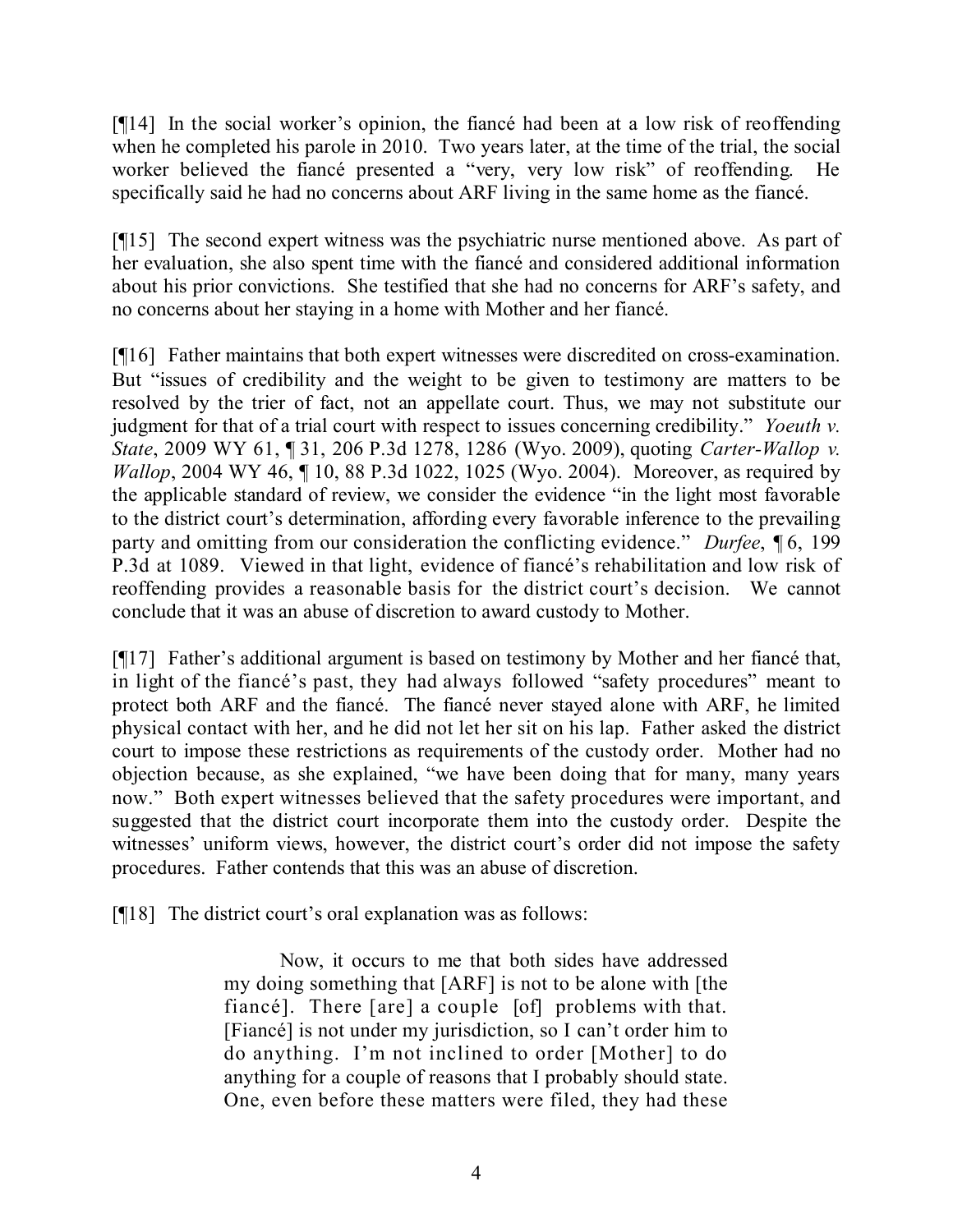boundaries set up; two, it looks to me like [Mother] has [ARF's] serious best interest seriously at heart. She doesn't need an order to continue to protect her. And I think such an order would be – create – would create great difficulties and [be] difficult to enforce. I would have to order [Mother] to not [allow] any contact, and there's all kinds of things that could come up, emergencies and things like that. So it's obviously in [Fiancé's] best interest to avoid problems that will place him [in] jeopardy of being accused of something; and it is more importantly [Mother's] best interest to continue to protect [ARF]. So I'm declining to enter that kind of an order. I'm comfortable that [Mother] will do it on her own.

In light of this explanation, we are unable to conclude that the district court's decision not to impose the safety procedures as requirements of the custody order was unreasonable or an abuse of discretion.

# *II. CHILD SUPPORT*

[¶19] The standard of review applicable to Father's child support issue has been explained as follows:

> The district court has broad discretion in determining the proper amount of a child support award. We will disturb the district court's ruling only upon a showing that the district court has abused its discretion. Abuse of discretion occurs when a court exceeds the bounds of reason or commits an error of law. Thus, the standard we apply is whether or not the court could have reasonably concluded as it did.

*Sharpe v. Sharpe*, 902 P.2d 210, 213 (Wyo. 1995) (internal citations omitted).

[¶20] Father claims that the district court erred in the way it calculated the amount of child support arrearage Father owed. Father characterizes the district court's decisionmaking process as follows:

> After being handed a six page scribbled "calculation" of child support arrears after the evidence was closed and during the last few seconds of [Mother's] closing argument, the trial court simply adopted wholesale with no analysis, consideration, or discretion the total arrearage amount submitted by [Mother's] counsel.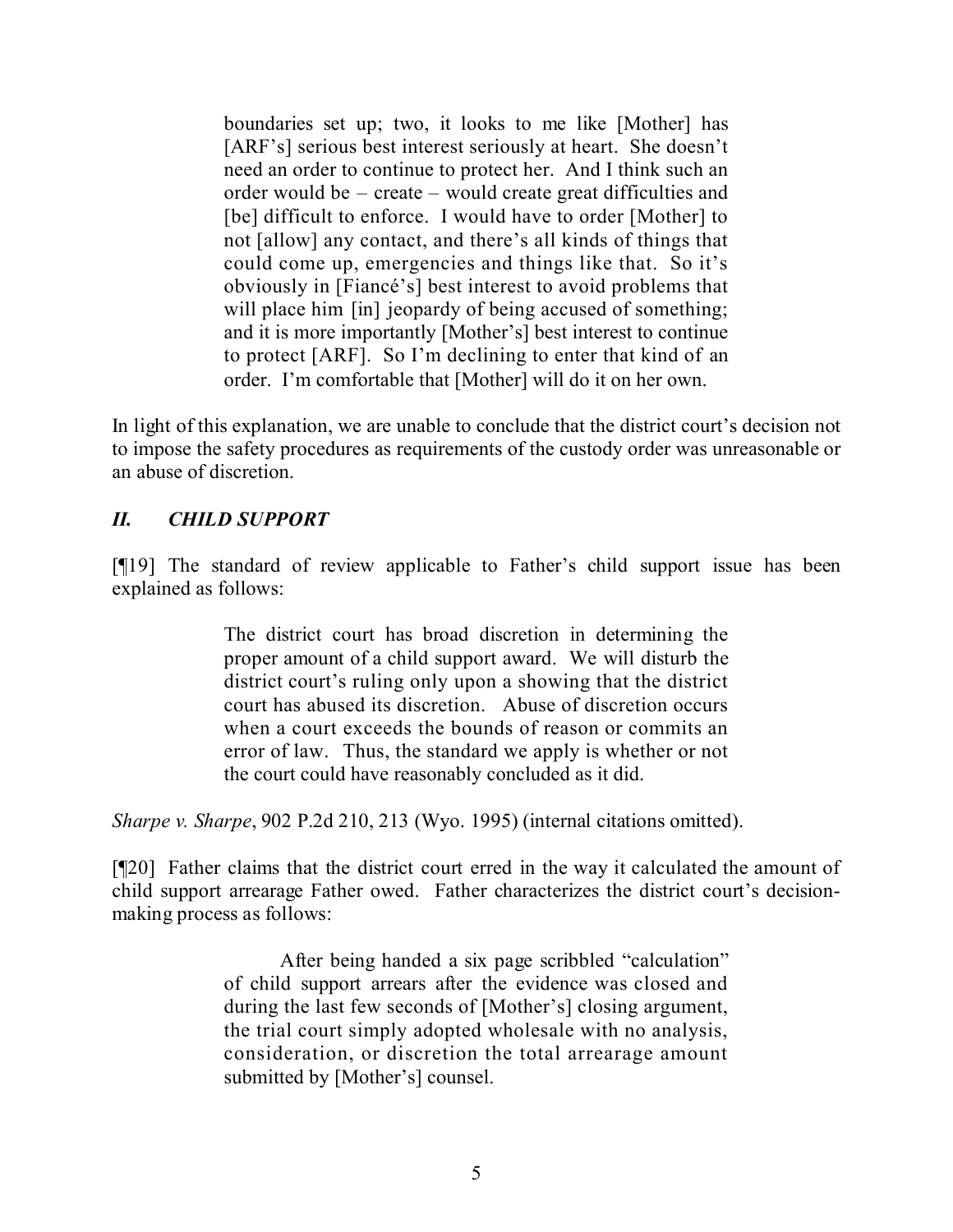According to Father, the district court made numerous errors in its calculation of the child support arrearage. For example, Father claims that the district court determined his 2009 income from his tax return, even though it was a joint tax return reflecting the income of both Father and his wife.

[¶21] The record precludes us from considering the errors asserted by Father. The calculations provided by Mother's counsel were not admitted into evidence, and so are not included in the record on appeal. Mother's calculations are attached as an appendix to Father's brief, and Father's calculations are attached to her brief, but a party "cannot supplement the appellate record by attaching documents to his brief." *ADA v. SA*, 2006 WY 49, ¶10 n.1, 132 P.3d 196, 201 n.1 (Wyo. 2006). Neither party sought to supplement the record pursuant to W.R.A.P. 3.04. We cannot review the calculations because "[n]ormally we do not consider matters outside the record on appeal." *Harvey v. State*, 835 P.2d 1074, 1080 (Wyo. 1992); *Barnes v. Barnes*, 998 P.2d 942, 945 (Wyo. 2000).

[¶22] Our review is also hampered by the fact that the district court's order contains no findings as to the parties' incomes. As noted above, Father claims that the district court determined his 2009 income from his tax return, even though it was a joint tax return reflecting the income of both Father and his wife. However, the order makes no finding as to Father's 2009 income, making it impossible for us to determine whether the district court was correct or not.

[¶23] Finally, the district court's order does not include the presumptive child support amount. In Wyo. Stat. Ann. § 20-2-304 (LexisNexis 2011), the legislature established a formula for determining presumptive child support amounts based on the combined incomes of both parents. In Wyo. Stat. Ann. § 20-2-307(a), the legislature further provided that:

> The presumptive child support established by W.S. 20-2-304 shall be rebuttably presumed to be the correct amount of child support to be awarded in any proceeding to establish or modify temporary or permanent child support amounts. Every order or decree providing for the support of a child shall set forth the presumptive child support amount and shall state whether the order or decree departs from that amount.

This statute states that every child support order or decree "shall" set forth the presumptive child support amount, and "we have repeatedly found the word 'shall' in a statute to be mandatory." *LM v. Laramie County Dep't of Family Servs.*, 2007 WY 189, ¶ 5, 171 P.3d 1077, 1080 (Wyo. 2007).

[¶24] The district court's order in this case does not set forth the presumptive child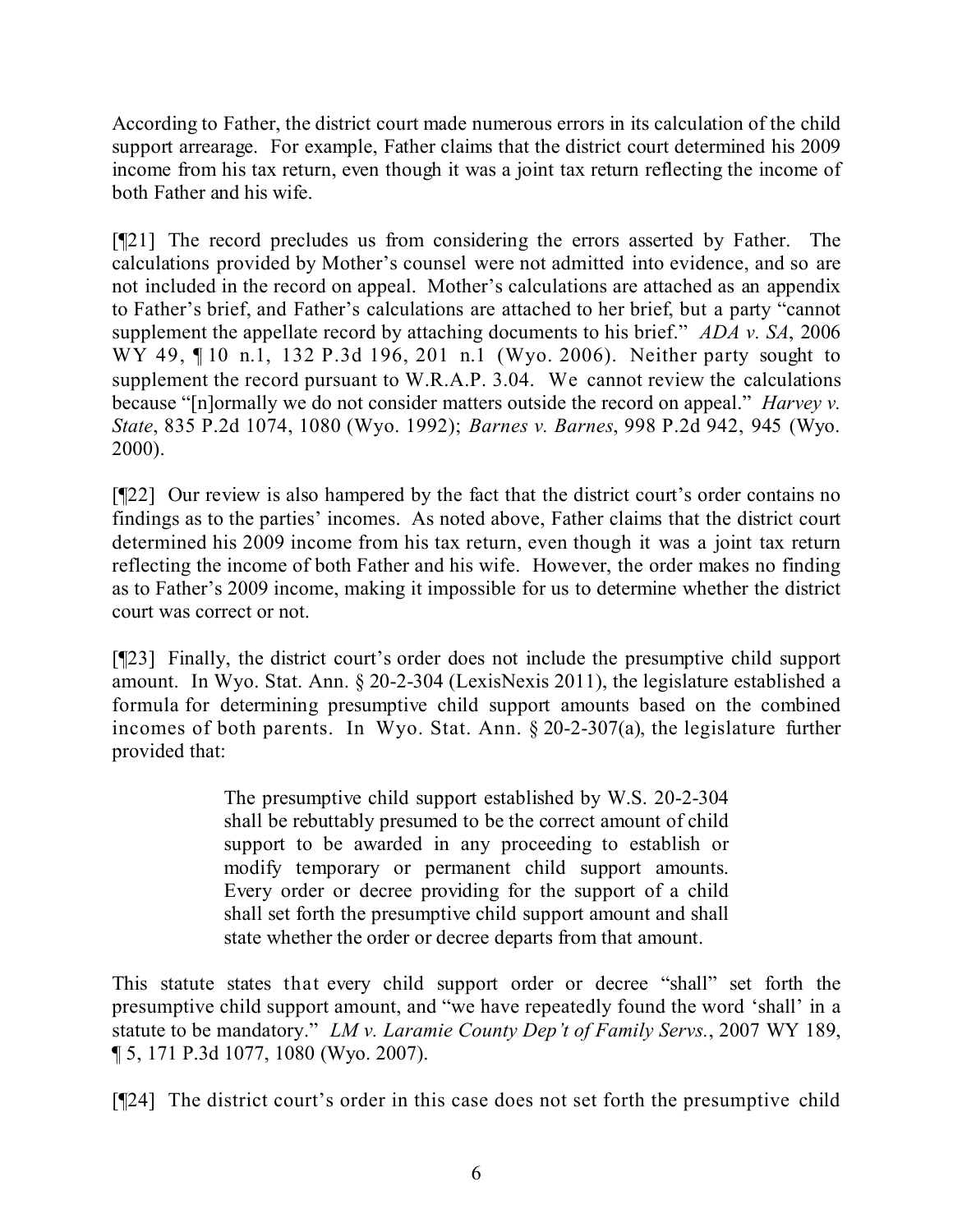support amount. It orders Father to pay \$465 per month in current child support, but does not state whether that is the presumptive amount or a departure from it. These are mandatory components of a child support order pursuant to Wyo. Stat. Ann. § 20-2-307. The order also contains no findings with regard to the parties' incomes, which are the necessary bases for calculating presumptive child support in accordance with Wyo. Stat. Ann. § 20-2-304.

[¶25] We have previously ruled that a child support order must be reversed if it does not satisfy the statutory mandate:

> The district court ordered Husband to pay monthly child support in the amount of \$1,000. This amount appears to be based upon the amount of child support Husband agreed to pay during the pendency of the divorce. The district court made no findings specifically supporting the amount ordered. Wyo. Stat. Ann. § 20-2-304(a) (LexisNexis 2005) provides for presumptive child support based upon the combined net income of both parents. Wyo. Stat. Ann. § 20-2-307(a) (LexisNexis 2005) mandates that the presumptive child support amount be set forth in the district court's order or decree. The district court failed to identify the statutory presumptive child support or even make basic findings of fact that would allow for the calculation of child support. Because the district court failed to comply with this initial requisite step, its child support order must be reversed.

*Moss v. Moss*, 2007 WY 67, ¶ 12, 156 P.3d 316, 319 (Wyo. 2007). The district court's order in this case must be reversed and remanded. Our decision is not intended to direct what the child support amounts should be. To the contrary, as in *Moss*, ¶ 13, 156 P.3d at 319, we emphasize that the question of child support on remand "is for the district court to resolve within its sound discretion." The resulting order must, however, comply with Wyo. Stat. Ann. § 20-2-307.

# *III. TIME LIMITS ON TRIAL PRESENTATIONS*

[¶26] Father's third issue is a challenge to the time limits imposed by the district court at trial. We traditionally afford district courts considerable discretion in conducting trials. For that reason, we review Father's third issue using an abuse of discretion standard. *Benjamin v. State*, 2011 WY 147, ¶ 32, 264 P.3d 1, 10 (Wyo. 2011). In this context, "the ultimate issue is whether the court could reasonably conclude as it did." *Id*.

[¶27] On April 11, 2012, Mother filed a request for a one-day trial setting. On May 31, 2012, the district court issued an order setting a one-day trial on October 9, 2012. It also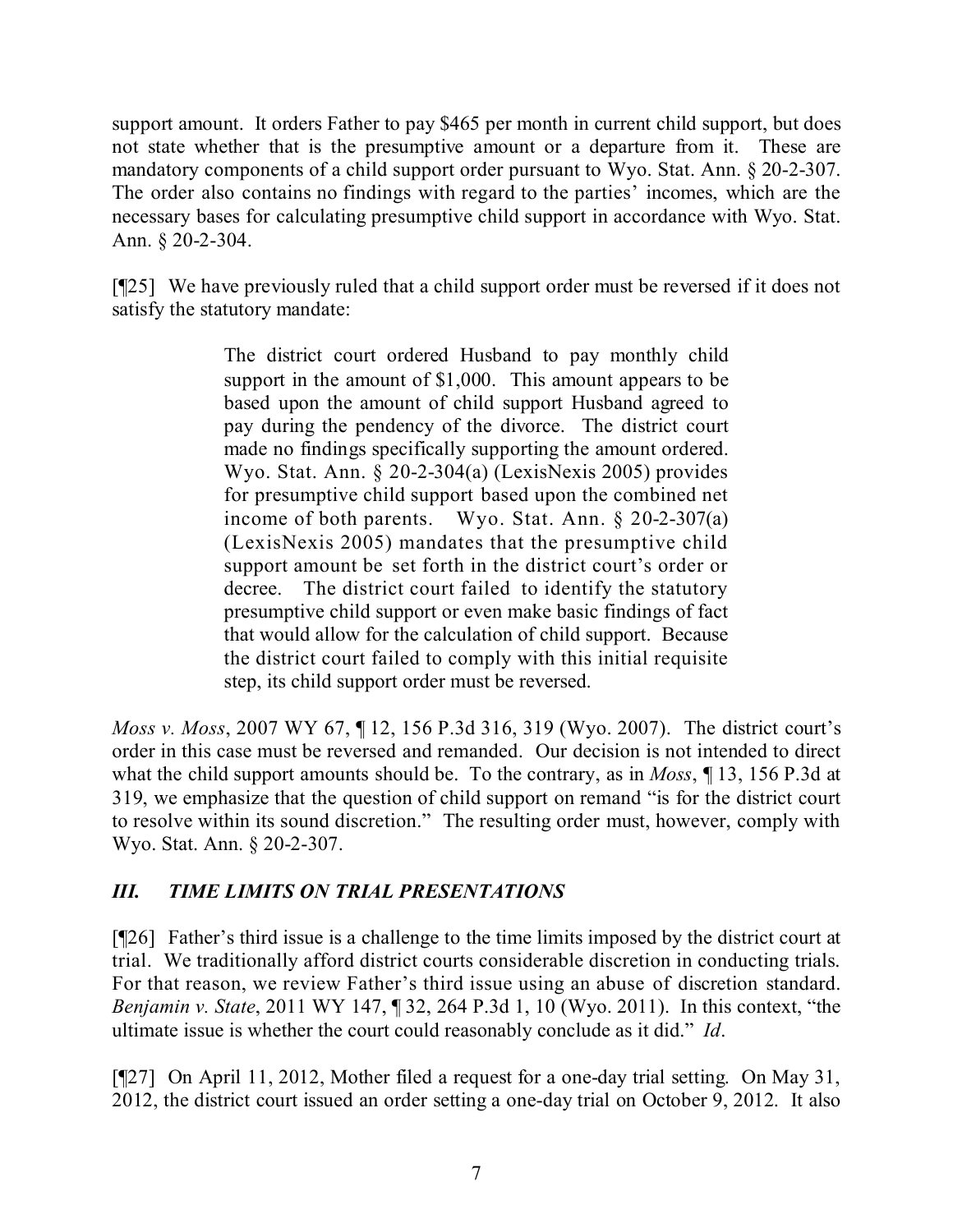issued an accompanying "Time Management Order" specifying that the parties would divide the allotted time equally, with each trial presentation limited to 160 minutes in total. On appeal, Father describes the time limits as arbitrary and a denial of a fair trial and due process, and therefore an abuse of discretion.

[¶28] Notice and the opportunity to be heard are touchstones of due process. *Pecha v. Smith, Keller & Associates*, 942 P.2d 387, 391 (Wyo. 1997). The opportunity for hearing must be "'appropriate to the nature of the case,'" and must be "'at a meaningful time and in a meaningful manner.'" *Jones v. Jones*, 903 P.2d 545, 548 (Wyo. 1995) (quoting *Moore v. Board of Educ. of Fulton Public School No. 58*, 836 S.W.2d 943, 947 (Mo. 1992)). *See DH v. Wyo. Dep't of Family Servs.*, 2003 WY 155, ¶ 38, 79 P.3d 997, 1008 (Wyo. 2003). In certain circumstances, time limits on trial presentations might deprive a party of a meaningful hearing. *See*, *e*.*g*., *In re Marriage of Goellner*, 770 P.2d 1387, 1389 (Colo. App. 1989) ("[B]ecause the mother was allotted only one-half hour to present her case-in-chief, we conclude that she was denied due process.").

[¶29] The case before us does not present such circumstances. Father complains that the time limits were imposed before the trial court knew anything about the details of this case, or the issues that were in dispute. His argument overlooks the fact that the time limits were imposed as a result of Mother's request for a one-day trial setting. Father did not object. It was not arbitrary for the district court to set a one-day trial as requested, or for it to give each party half of the trial time.

[¶30] It may be that unexpected or difficult issues developed after the time management order was entered. If so, Father did not bring those developments to the attention of the district court. He filed no motion to increase the time allotted for trial. He did not request a pretrial conference. He raised no pretrial objection of any sort. Father has presented no authority suggesting that it was the district court's obligation to monitor the progress of the case and make *sua sponte* adjustments to the trial setting.

[¶31] Father claims he did not seek an increase in his allotted time because the district court's order "was worded in such a way to lead [Father's] counsel to believe that the time limit imposed therein was absolute: the trial judge had already ruled on the length of time he was willing to allow for this trial and that it was not subject to further debate." The text of the time management order is as follows:

> This matter having [come] before the court for review and the court having considered the pleadings and the time allotted for the proceedings set in this matter finds that a Time Management Order should issue.

# **IT IS THEREFORE ORDERED THAT:**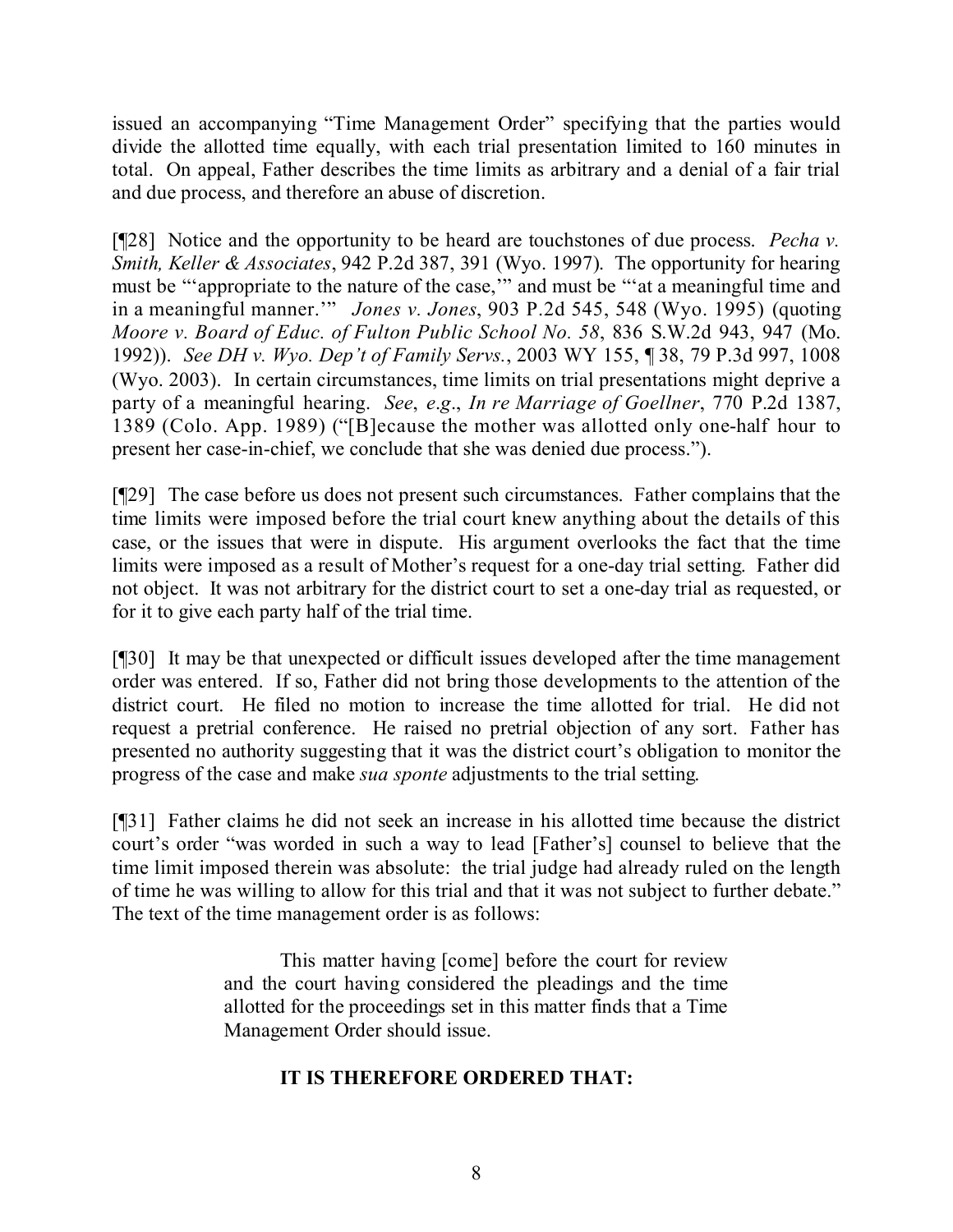1. This matter is currently set to be heard on Tuesday, October 9, 2012, from 9:30 a.m. to 12:00 p.m. and from 1:30 p.m. to 5:00 p.m. The parties should anticipate that the court will strictly adhere to this schedule.

2. The trial time will be divided equally, with each of the respondents getting 160 (one hundred sixty) minutes of total time for opening statements, presentation of evidence, cross-examination, and argument. Delays occasioned by a party will be deducted from that party's allocated time.

3. Absent compelling circumstances, the parties should anticipate that the court will not continue the proceedings to another date for additional evidence or argument.

The language of the time management order does not support Father's claim.

[¶32] Father first objected to the time limits during the trial, after using 151 of his 160 allotted minutes. He asserted that the time limits put him at a disadvantage because, as petitioner, Father had to present his case first and provide certain background information. He also asserted that the hearing on Father's motion to exclude one of the witnesses should not have been included in his time limit, as he had earlier requested that the hearing be held prior to trial. He asserted that "it's a denial of due process to count that time against me when we have eight years of information to cover over the custody of a young child."

[¶33] The district court provided this response:

Well, let me just say this – and I've said it I don't know how many times in the past, about three years – the parties have unlimited time in these [trials]. The only thing I ask is that when you make a request for the time, that is the time that is allocated. There are a number of reasons for that. One, so that I can plan my schedule. Two, I do not like having these held in different parts. Two consecutive days is fine. Three consecutive days is fine. But doing one day and then coming back several months later is not fair to me and it's not fair to the parties, especially the party that has to be first, because I have impressions that I have to attempt to re-create. So when it's set for a day and there is no objection, I assume that both parties believe that they have adequate time to present their